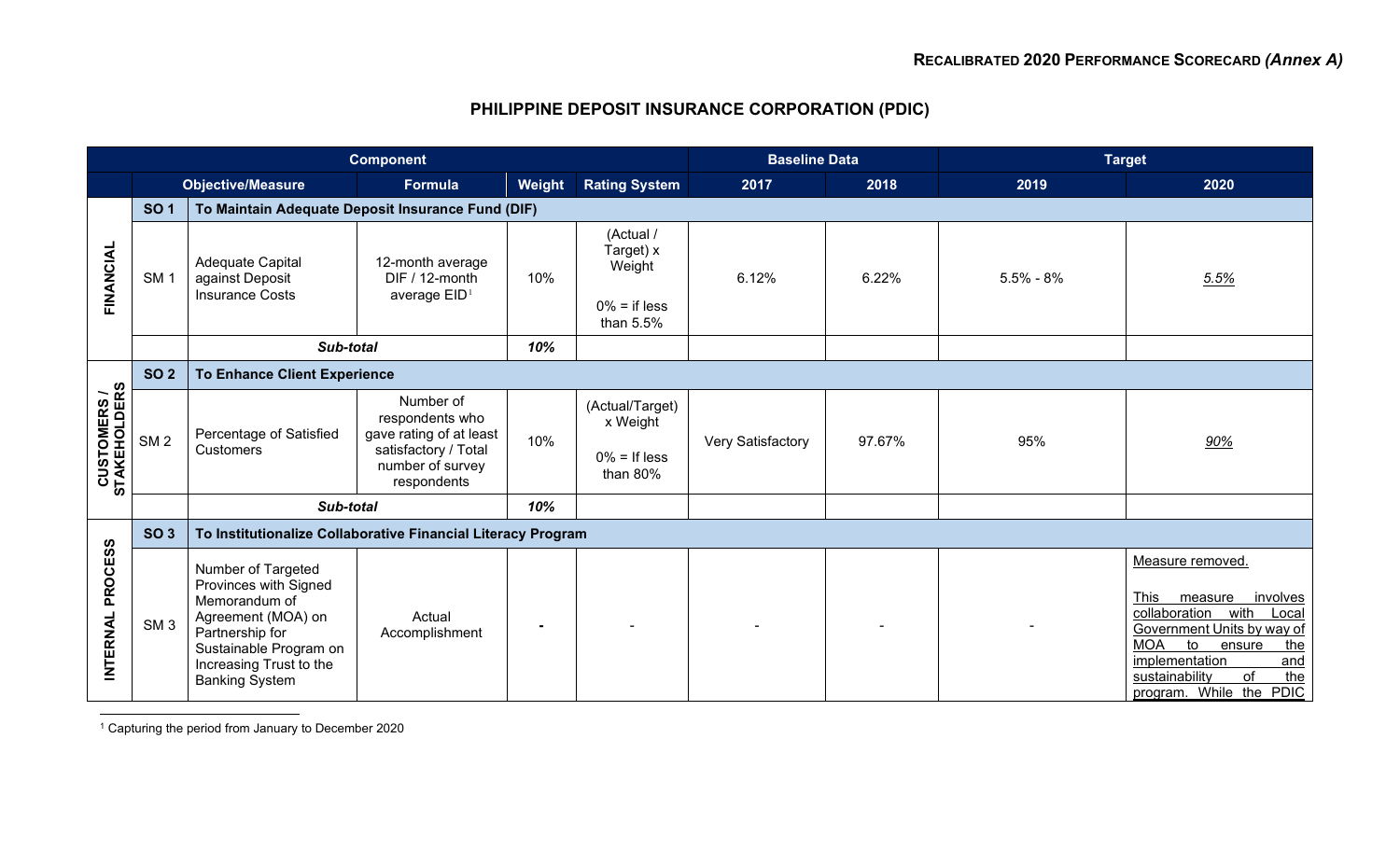PDIC |Page **3 of 5**

## **RECALIBRATED 2020 PERFORMANCE SCORECARD** *(Annex A)*

| <b>Component</b> |                 |                                                                                                                    |                          |        |                             | <b>Baseline Data</b> |      | <b>Target</b> |                                                                                                                                                                                                                                                                                                                                                                                                                            |  |
|------------------|-----------------|--------------------------------------------------------------------------------------------------------------------|--------------------------|--------|-----------------------------|----------------------|------|---------------|----------------------------------------------------------------------------------------------------------------------------------------------------------------------------------------------------------------------------------------------------------------------------------------------------------------------------------------------------------------------------------------------------------------------------|--|
|                  |                 | <b>Objective/Measure</b>                                                                                           | <b>Formula</b>           | Weight | <b>Rating System</b>        | 2017                 | 2018 | 2019          | 2020                                                                                                                                                                                                                                                                                                                                                                                                                       |  |
|                  |                 |                                                                                                                    |                          |        |                             |                      |      |               | initially entered talks with<br>the provincial leadership of<br>lloilo, the onset of the<br>pandemic prompted<br>the<br>latter to shift priorities to<br>economic<br>and<br>poverty<br>alleviation<br>programs.<br><b>PDIC</b><br>Moreover,<br>the<br>explained that the challenge<br>to pursue the measure lies<br>in the coordination aspect<br>due to travel restrictions and<br>health protocols in<br>local<br>place. |  |
|                  | <b>SO 4</b>     | To Reduce Non-Cash Portfolio                                                                                       |                          |        |                             |                      |      |               |                                                                                                                                                                                                                                                                                                                                                                                                                            |  |
| INTERNAL PROCESS | SM <sub>4</sub> | Percentage of Reduction<br>of Loans (Cumulative)<br><b>Based on Baseline</b><br>Accounts as of 2019<br>Year-end    | Actual<br>Accomplishment | 10%    | (Actual/Target)<br>x Weight |                      |      |               | 1.7%                                                                                                                                                                                                                                                                                                                                                                                                                       |  |
|                  | SM <sub>5</sub> | Percentage of Reduction<br>of Real Properties<br>(Cumulative) Based on<br>Baseline Accounts as of<br>2019 Year-end | Actual<br>Accomplishment | 10%    | (Actual/Target)<br>x Weight |                      |      |               | 1.7%                                                                                                                                                                                                                                                                                                                                                                                                                       |  |
|                  | <b>SO 5</b>     | To Contribute to Financial Stability by Ensuring Financial Crisis Preparedness                                     |                          |        |                             |                      |      |               |                                                                                                                                                                                                                                                                                                                                                                                                                            |  |
|                  | SM <sub>6</sub> | Readiness Level for<br>Participation in the<br><b>Conduct of Financial</b><br><b>Crisis Simulation</b>             | Actual<br>Accomplishment | 10%    | All or Nothing              |                      |      |               | <b>Board Approved Funding</b><br>Plan with Integrated<br><b>Communication Plan</b>                                                                                                                                                                                                                                                                                                                                         |  |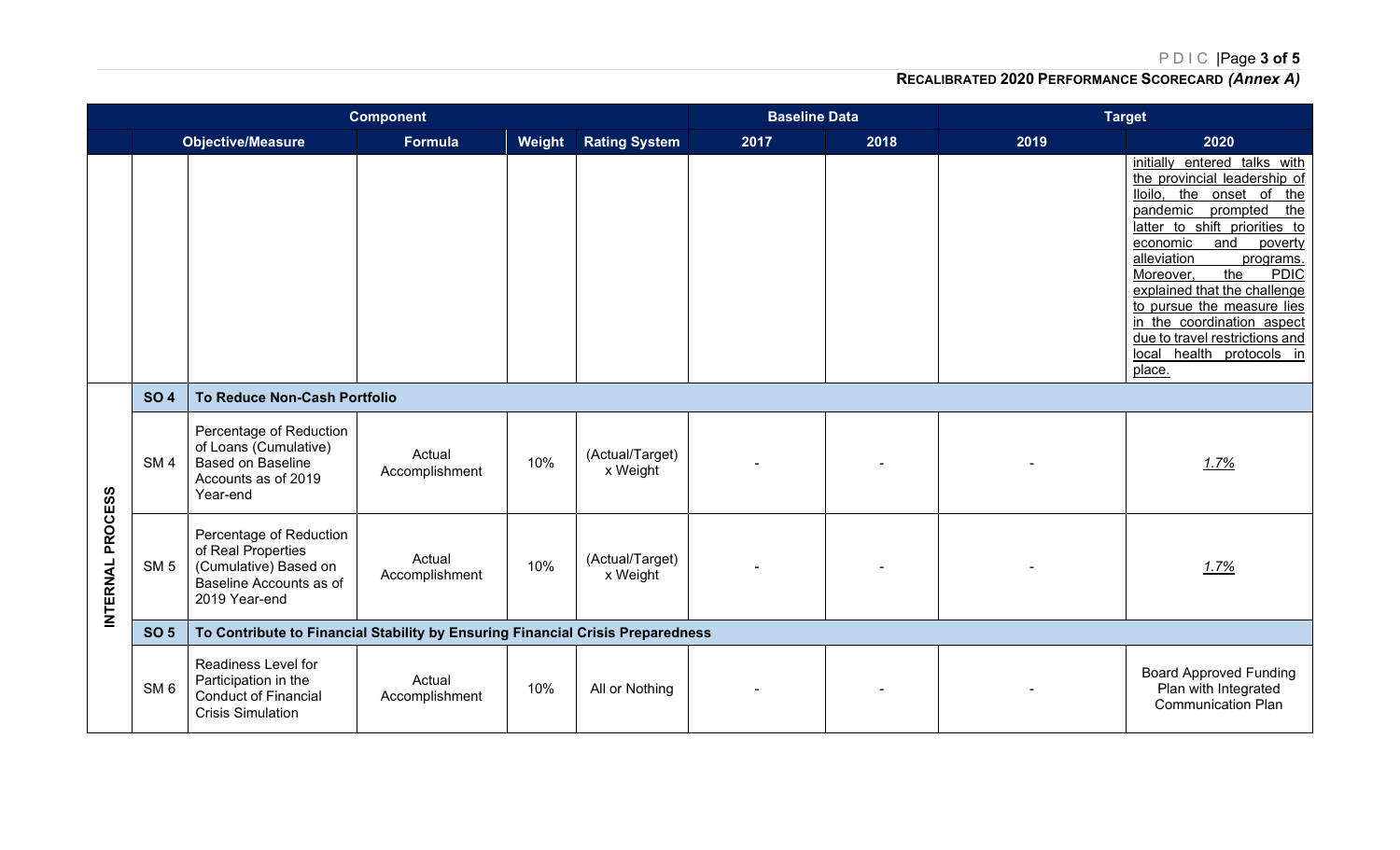PDIC |Page **4 of 5**

<span id="page-2-3"></span><span id="page-2-2"></span><span id="page-2-1"></span><span id="page-2-0"></span>**RECALIBRATED 2020 PERFORMANCE SCORECARD** *(Annex A)*

|        | <b>Component</b>                    |                                                                                                                                                                                                                |                                                                                                                                                                              |                      |                             |                                                                 | <b>Baseline Data</b> | <b>Target</b>                                                        |                                                   |  |  |
|--------|-------------------------------------|----------------------------------------------------------------------------------------------------------------------------------------------------------------------------------------------------------------|------------------------------------------------------------------------------------------------------------------------------------------------------------------------------|----------------------|-----------------------------|-----------------------------------------------------------------|----------------------|----------------------------------------------------------------------|---------------------------------------------------|--|--|
|        | <b>Objective/Measure</b><br>Formula |                                                                                                                                                                                                                | Weight                                                                                                                                                                       | <b>Rating System</b> | 2017                        | 2018                                                            | 2019                 | 2020                                                                 |                                                   |  |  |
|        | <b>SO 6</b>                         | To Settle <sup>2</sup> Valid <sup>3</sup> Deposits/Claims Within Applicable Processing Time                                                                                                                    |                                                                                                                                                                              |                      |                             |                                                                 |                      |                                                                      |                                                   |  |  |
|        | SM <sub>7</sub>                     | Settlement of Valid<br><b>Deposits Promptly</b><br>Within Applicable Turn-<br>around Time (TAT in line<br>with $EODB$ ) – For<br>Accounts with Less than<br>or Equal to $\mathsf{P}100,000$<br><b>Balances</b> | Number of valid<br>deposits paid within<br>TAT / Total number of<br>valid deposits for<br><b>Accounts with Less</b><br>than or Equal to<br>P100,000 Balances                 | 10%                  | (Actual/Target)<br>x Weight | 100% of valid<br>deposits paid within<br>the prescribed TAT     | 100%                 | 100% of claims processed<br>within the applicable<br>processing time | 100% of claims settled<br>within TAT <sup>4</sup> |  |  |
|        | SM <sub>8</sub>                     | Settlement of Claims<br>Promptly Within<br>Applicable Turn-around<br>Time (TAT in line with<br>EODB) - For Accounts<br>with More than<br>₽100,000 Balances                                                     | Number of valid<br>claims settled within<br>TAT / Total Number<br>of valid claims filed<br>during the duration of<br><b>Project Management</b><br>for subject closed<br>bank | 10%                  | (Actual/Target)<br>x Weight | 100% of valid<br>claims settled<br>within the<br>prescribed TAT | 100%                 | 100% of claims processed<br>within the applicable<br>processing time | 100% of claims settled<br>within TAT <sup>5</sup> |  |  |
|        |                                     | Sub-total                                                                                                                                                                                                      |                                                                                                                                                                              | 50%                  |                             |                                                                 |                      |                                                                      |                                                   |  |  |
| 山<br>文 | <b>SO 7</b>                         | To Recruit the Best and the Brightest, and Retain Highly Motivated and Competent Workforce                                                                                                                     |                                                                                                                                                                              |                      |                             |                                                                 |                      |                                                                      |                                                   |  |  |

<sup>&</sup>lt;sup>2</sup> A valid claim is considered settled when it is paid or dispatched to Philippine Posta Corporation (PPC), or offset with an obligation, or in excess of the maximum deposit insurance coverage.

<sup>&</sup>lt;sup>3</sup> Valid claims refer to claims for deposit accounts examined to be legitimate and eligible for deposit insurance. For depositors with valid deposit balance of P100,000 and below, filing of claims is waived for those with updated and complete mailing address, who have no obligations with the closed bank, and have not maintained the account under the name of business entity. All other depositors have to file deposit insurance claims with complete supporting evidences/documents acceptable to PDIC.

<sup>4</sup> Applicable processing time based on compliance with Republic Act No. 11032 or the Ease of Doing Business and Efficient Government Service Delivery Act of 2018 and ARTA Memorandum Circular Nos. 2020-03 dated 20 March 2020 and 2020-03-A dated 11 June 2020.

<sup>&</sup>lt;sup>5</sup> Applicable processing time based on compliance with Republic Act No. 11032 or the Ease of Doing Business and Efficient Government Service Delivery Act of 2018 and ARTA Memorandum Circular Nos. 2020-03 *dated 20 March 2020 and 2020-03-A dated 11 June 2020.*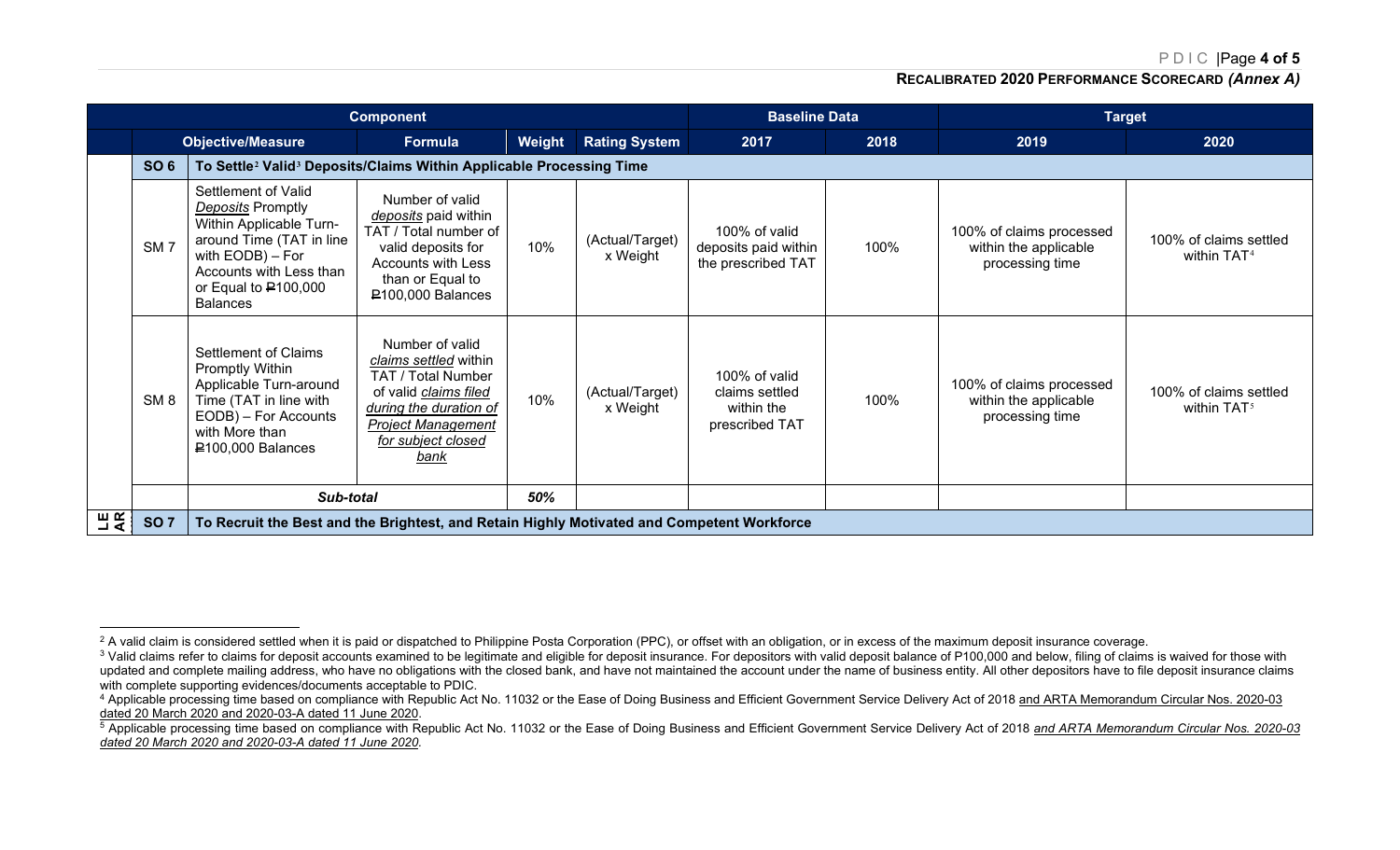PDIC |Page **5 of 5**

## <span id="page-3-1"></span><span id="page-3-0"></span>**RECALIBRATED 2020 PERFORMANCE SCORECARD** *(Annex A)*

| <b>Component</b> |                 |                                                                                                      |                                                                                  |        |                      | <b>Baseline Data</b>                                                                                                                                                                                              |                                                                                                                                                 | <b>Target</b>                                                                                                                                                                                                                        |                                                                                                                                                                                                                                                   |
|------------------|-----------------|------------------------------------------------------------------------------------------------------|----------------------------------------------------------------------------------|--------|----------------------|-------------------------------------------------------------------------------------------------------------------------------------------------------------------------------------------------------------------|-------------------------------------------------------------------------------------------------------------------------------------------------|--------------------------------------------------------------------------------------------------------------------------------------------------------------------------------------------------------------------------------------|---------------------------------------------------------------------------------------------------------------------------------------------------------------------------------------------------------------------------------------------------|
|                  |                 | <b>Objective/Measure</b>                                                                             | Formula                                                                          | Weight | <b>Rating System</b> | 2017                                                                                                                                                                                                              | 2018                                                                                                                                            | 2019                                                                                                                                                                                                                                 | 2020                                                                                                                                                                                                                                              |
|                  | SM <sub>9</sub> | Percentage of<br><b>Employees Meeting</b><br><b>Required Competencies</b>                            | Competency<br>Baseline <sup>6</sup> 2020 -<br><b>Competency Baseline</b><br>2019 | 10%    | All or Nothing       | 2 HR interventions<br>for commitment to<br>depositor protection<br>competency                                                                                                                                     | 50.71% of<br>employees with<br>complete<br>competency<br>baseline<br>assessment                                                                 | Implementation of<br>Competency-Based<br><b>Succession Planning</b><br>Program <sup>7</sup><br>Improvement in the<br>competency baseline of the<br>organization                                                                      | Improvement on the<br>Competency of the<br>Organization based on the<br>2019 year-end assessment                                                                                                                                                  |
|                  | <b>SO 8</b>     | To Build a Responsive Organization Equipped with the Appropriate Technology and Other Infrastructure |                                                                                  |        |                      |                                                                                                                                                                                                                   |                                                                                                                                                 |                                                                                                                                                                                                                                      |                                                                                                                                                                                                                                                   |
|                  | <b>SM 10</b>    | Implementation of<br><b>Information System</b><br>Strategic Plans (ISSP)                             | Actual<br>Accomplishment                                                         | 10%    | All or Nothing       |                                                                                                                                                                                                                   |                                                                                                                                                 |                                                                                                                                                                                                                                      | Board Approved ISSP as<br>submitted to DICT                                                                                                                                                                                                       |
|                  | <b>SM 11</b>    | <b>ISO Certification</b>                                                                             | Actual<br>Accomplishment                                                         | 5%     | All or Nothing       | <b>Maintained ISO</b><br>9001:2008<br>certifications for<br><b>Claims Settlement</b><br>Operations and<br>Assessment of<br><b>Member Banks</b><br>processes<br><b>ISO</b> certification<br>9001:2008 for<br>Loans | Claims<br>Settlement<br>Operations,<br>Assessment of<br>Member Banks.<br>and Loans<br>Management<br>transition to<br>ISO 9001:2015<br>standards | <b>Maintain ISO Certification</b><br>for Assessment of Member<br><b>Bank, Claims Settlement</b><br>and Loans Management<br>System<br><b>Attain Certification for Real</b><br><b>Property Disposal Process</b><br>9001:2015 standards | <b>Maintain ISO Certification</b><br>for Assessment of Member<br>Bank, Claims Settlement,<br>Loans Management<br>System and Real Property<br><b>Disposal Process</b><br>Attain certification for<br><b>Additional Frontline</b><br><b>Process</b> |

 $^6$  The competency baseline of the organization shall pertain to the average percentage of required competencies met which can be computed using the following formula:  $\sum_{b=1}^{n}$  $\sum_{b=1}^{B} \frac{\sum_{a=1}^{A} \left(\frac{Actual \text{ } Competency \text{ } Level}{Required \text{ } Competency \text{ } Level}\right)_{a}}{A}$ 

where: a = Competency required, A = Total number of competencies required of position, b = Personnel profiled, B = Total number of personnel profiled<br>B = Total number of personnel profiled

<sup>7</sup> Based from the submitted Board-approved CBHRS plan (attached as Annex C). Includes Learning and Development and Career Planning including Organizational Climate Survey.